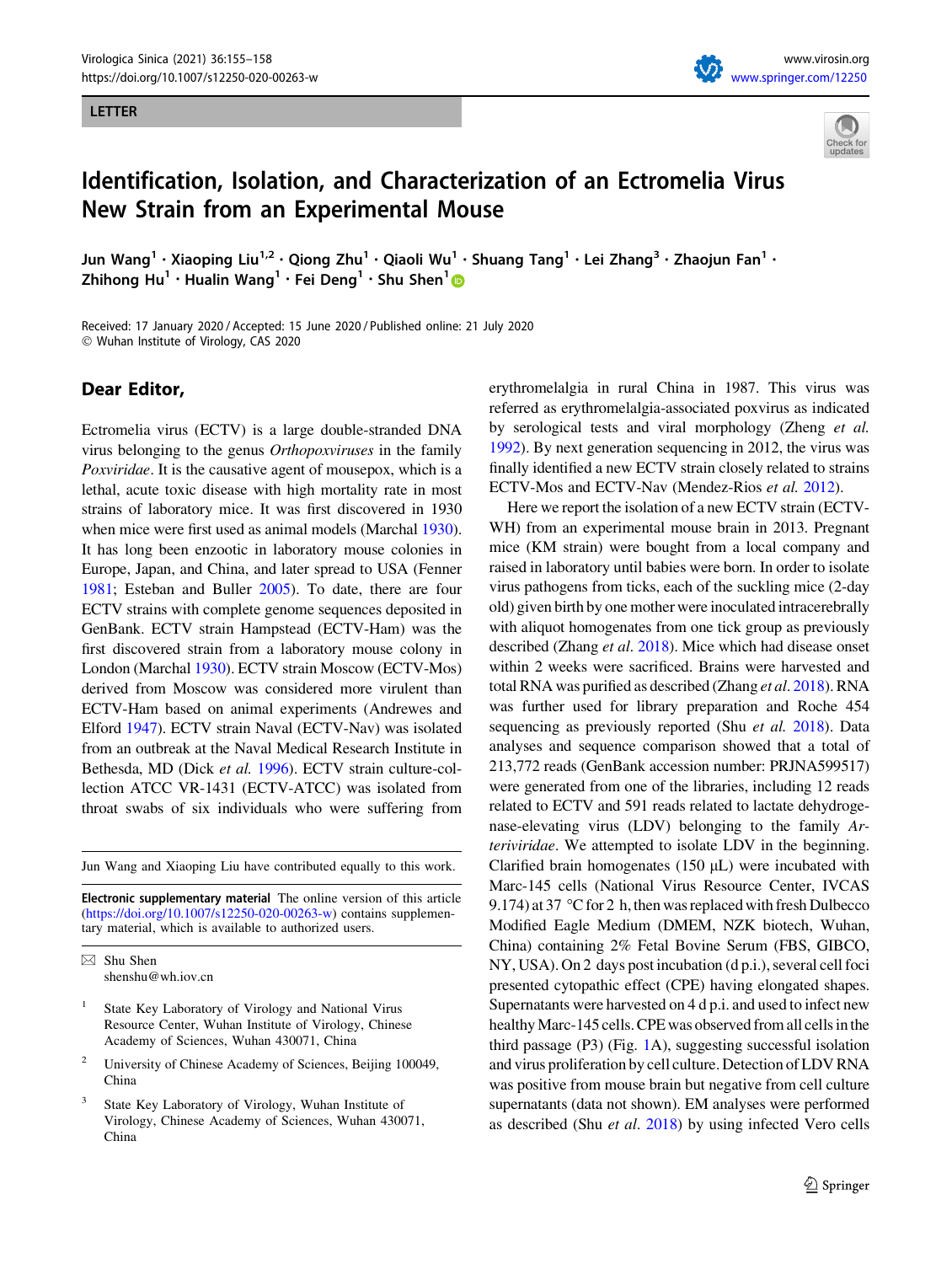<span id="page-1-0"></span>

Fig. 1 Isolation of the new ECTV strain ECTV-WH. A Images of healthy Marc-145 cells (Control) and ECTV infected Marc-145 cells. Cytopathic effect (CPE) could be observed from the third passage (P3). Bars, 200  $\mu$ m. **B** Image of ECTV-WH (the upper panel) and ECTV-2002 (the middle and bottom panels) infected cells by transmission electron microscopy. Virons locating in cytoplasm were shown in the enlarged image on the right and were indicated by arrows. ATI, inclusions formed by A-type inclusion protein. Bars, 2 µm and 500 nm, respectively. N, nucleus; NM, nucleus membrane; C, cytoplasm. C Phylogenetic tree based on the complete genome sequence of viruses from the genus Orthopoxvirus. The isolate ECTV-WH is labeled by red circle. Phylogenetic tree was constructed

using the Neighbor-Joining method with bootstrap value of 1000 replicates in MEGA6.0. D Schematic presentation of the truncated form of ATI protein encoded by the strain ECTV-WH. Boxes with numbers represent amino acid positions of ATI proteins. The 600 aa conserved region at N-terminus are shaded in bias, and the extra 7 aa of ECTV-WH is shaded in grey. The large deletion in ECTV-WH ATI is indicated by dotted, triangular line. E Survival curve of BALB/c adult mice (6–8 week old) inoculated with ECTV-WH, ECTV-2002, and aliquot volume of cell culture medium (Control). F Survival curve of BALB/c suckling mice (2-day old) inoculated with ECTV-WH, ECTV-2002, and aliquot volume of cell culture medium (Control).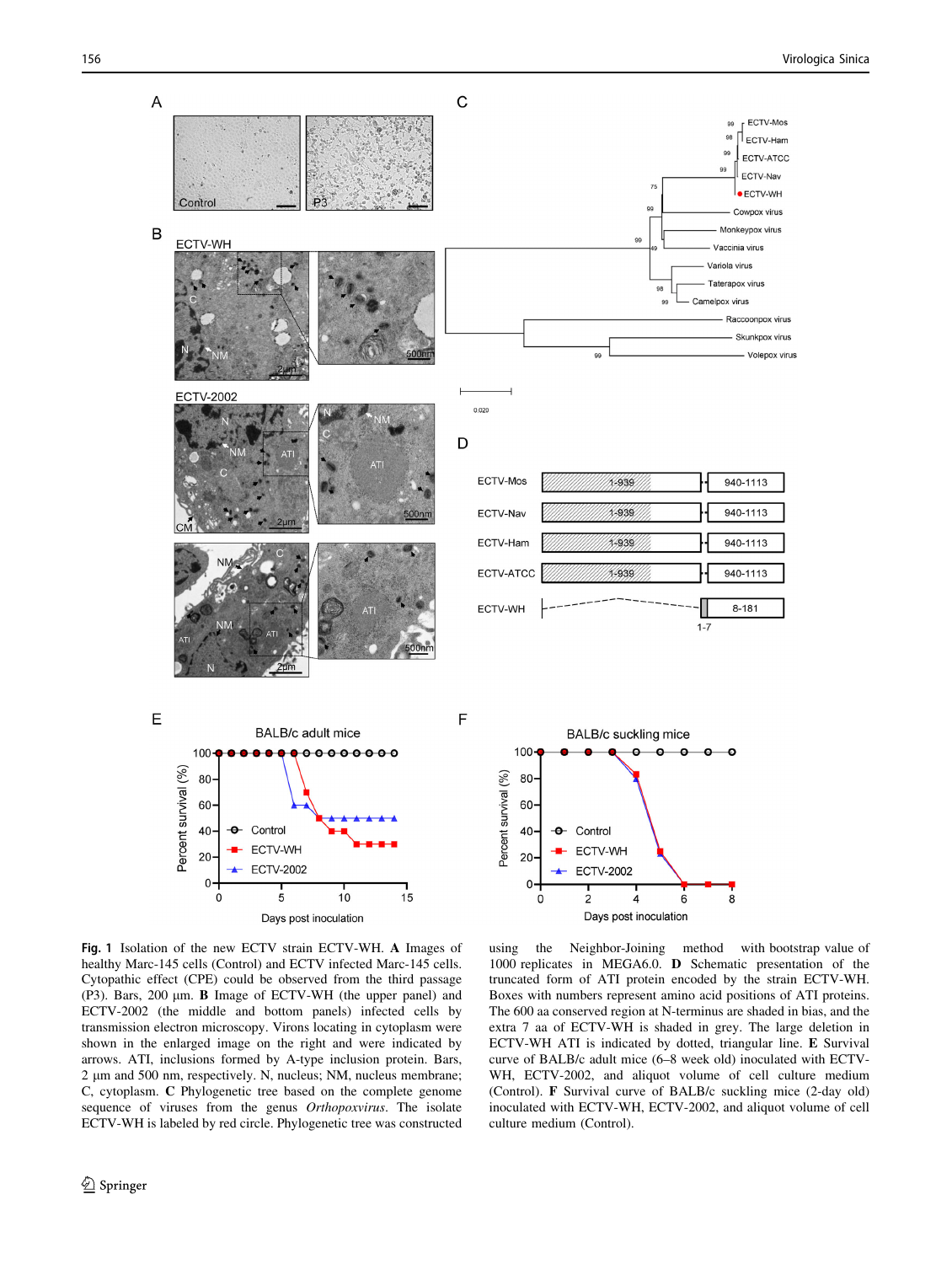$(ATCC^{\circledR}$  CCL-81) which are also susceptible to ECTV. Brick-shaped viral particles in cytoplasm were found, which were not LDV particles but presented typical morphology of poxvirus about 250 nm long and 200 nm short (Fig. [1](#page-1-0)B, the upper panel). Subsequently, ECTV DNA (a fragment of 478 bp in length) was detected from cell culture supernatants in the third passage (data not shown). All these results showed that attempts to isolate LDV failed; however, a new strain of ECTV was isolated.

Complete genome sequence of this new strain (named as ECTV-WH, GenBank number: MN912466) was obtained by Roche 454 sequencing and PCR to fill the gaps (Supplementary methods). The genome is 202,359 bp in length with 97.9% identity to strain ECTV-ATCC including gaps, and contains 205 open reading frames (ORFs) as predicted by softberry FGENESV. As expected, phylogenetic analysis showed that ECTV-WH clusters together with other ECTV strains (Fig. [1](#page-1-0)C).

Genome organization of ECTV-WH was further characterized. Like other ECTV strains, two long inverted terminal repeats locate at 5' and 3'-ends of genome sequence respectively. Of the 205 genes, 86 genes were encoded in forward direction, and 105 were encoded reversely (Supplementary Fig. S1). The other 14 genes were pseudo genes, which are fragmented due to mutations, deletions, or insertions that interrupt translation of protein products (Mavian et al. [2014](#page-3-0)). Putative functions of all 205 genes were summarized, including 63 genes related to virus structure and assembly, 51 genes related to host-response modifiers and host-range, 49 genes related to DNA and RNA metabolism, and 42 genes of unknown functions (Supplementary Fig. S1, Table S1). Comparing to ECTV-ATCC, amino acid variations were found from ECTV-WH viral proteins, such as ORF38, ORF78, ORF107, ORF112, ORF146, ORF164, ORF195, and ORF200 (Supplementary Table S2), most of which are related to DNA and RNA metabolism and immunomodulatory. A few frameshifts were found in ECTV-WH ORFs due to nucleotide insertions. For example, comparing to ECTV-Ham and ECTV-Mos, ECTV-WH ORF8 has a 5 bp-insertion (ACCTA) at genome positions 10011–10015. Frameshift mutations were also found in ORF40 and ORF98 due to insertions, which interrupt protein translation and result in protein truncation at C-terminus. Comparing to other ECTV strains, insertion (TTACTA) was found at positions 124418–124423 by adding 2 amino acids (SN) in ORF129. Nucleotide deletions were also found in ECTV-WH ORFs. ORF165 encodes profilin-like (PFL) protein which is highly conserved from all orthopoxviruses and plays role in intracellular transport of viral proteins or intercellular spread of poxvirus (Butler-Cole et al. [2007\)](#page-3-0). A guanylic acid (G) deletion was found in the profilin-like (pfl) gene of ECTV-WH at genome position 152037, making it a pseudo gene that contains two separate fragments (144 bp and 177 bp). Comparing to the full-length ORF147 of other strains encoding A-type inclusion (Ati) gene (3342 bp), ECTV-WH Ati gene is only 546 bp in length. It has a large deletion resulting in 939 aa truncation at N-terminus, and thus would generate truncated form of A-type inclusion (ATI) protein, in contrast to fulllength ATI proteins of other strains (1113 aa). ECTV-WH ATI protein (181 aa) is composed of a short fragment (7 aa) insertion at N-terminus and the C-terminus sequence (174 aa) completely identical to other strains (Fig. [1D](#page-1-0)). Poxvirus ATI protein could form dynamic, mobile inclusions with liquid gel-like properties in cytoplasm, which could embed infectious mature virions (MVs) of poxvirus to provide long-term protection in the environment and promote animal-to-animal transmission (Katsafanas and Moss [2019](#page-3-0)). Some orthopoxviruses such as variola virus, monkeypox virus and camelpox virus having truncated forms of ATI protein do not form large inclusions for embedding MVs (Meyer and Rziha [1993\)](#page-3-0). ECTV-2002 was isolated from diseased KM mice in 2002 (An et al. [2004](#page-3-0)), which has an intact ATI ORF as confirmed by PCR detection (Supplementary Fig. S2, and Supplementary methods). Inclusions were noted in cytoplasm of ECTV-2002 infected Vero cells but not observed in ECTV-WH infected cells (Fig. [1B](#page-1-0)). Therefore, ECTV-WH is the first strain encoding truncated ATI protein, which may result in the incompetence to form inclusions. Previous study reported that the absence of ATIs might enhance poxvirus replication in mice and promote spread of free MVs in the route of respiratory transmission (Kastenmayer et al. [2014\)](#page-3-0). This indicated that ECTV-WH may have higher replication efficiency in vivo and higher transmitting efficiency to cause respiratory infection in mice. Moreover, cowpox virus PFL proteins play a role in intracellular virus spread by interacting with both truncated and full-length forms of ATI proteins (Butler-Cole et al. [2007\)](#page-3-0). It may indicate that the fragmented PFL protein and truncated ATI protein of strain ECTV-WH may be an outcome of co-evolution through protein–protein interaction. Pathogenicity of ECTV-WH  $(10^3 \text{ TCID}_{50} \text{ per mouse})$  were confirmed using BALB/c adult mice and suckling mice respectively in comparison to ECTV-2002. ECTV-WH and ECTV-2002 infection caused slight body weight loss (data not shown), and resulted in very high mortality in the adult groups (70% and 50%, respectively) (Supplementary Table S4). Fatal cases in BALB/c adult mice occurred during 7–11 days post inoculation (p.i.) for the ECTV-WH group and 6–8 days p.i. for the ECTV-2002 group (Fig. [1E](#page-1-0)). Survival curve differed between the two groups, but not in the manner of significance (paired t test,  $P = 0.4168$ ). For suckling mice, the two groups had similar survival curve (Fig. [1F](#page-1-0)), and none of them survived (Supplementary Table S4). Generally, those mice died rapidly within hours after having manifestations of asthenia accompanied with tanglesome hair. Moreover, diseased suckling mice had skin lesions with a few of them presenting gangrene of limbs. In addition, a few suckling mice infected